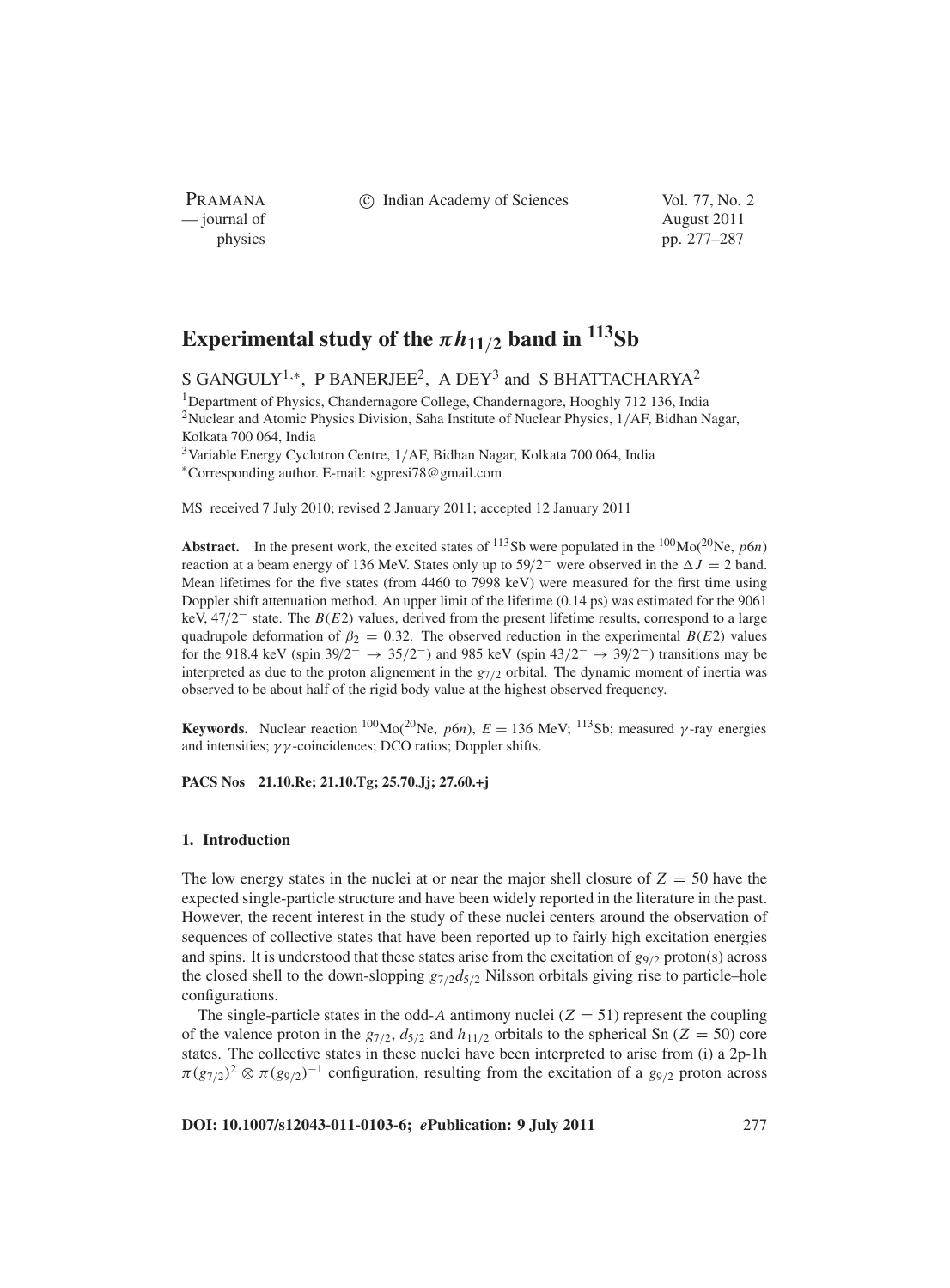the  $Z = 50$  shell gap leading to  $\Delta I = 1$  bands and (ii) the coupling of the odd proton and the neutrons in the  $h_{11/2}$ ,  $g_{7/2}$  and  $d_{5/2}$  orbitals to the 2p-2h deformed core states of tin that result from the de-excitation of two protons from the high- $\Omega$  g<sub>9/2</sub> orbital to the low- $\Omega$  g<sub>7/2</sub> and  $d_{5/2}$  orbitals. The latter scheme leads to decoupled  $\Delta J = 2$  bands.

Several nuclei at or near the major shell closure of  $Z = 50$  have shown exotic collective structures that co-exist with the expected single-particle states. The low-energy states of these nuclei in this mass region arise from the 2 particle-2 hole (2p-2h) proton configuration where a pair of  $g_{9/2}$  protons are excited across the  $Z = 50$  closed shell to the down-slopping *g*7/2*d*5/<sup>2</sup> Nilsson orbitals. Rotational intruder bands based on such 2p-2h configuration  $\pi(g_{9/2})^2 \otimes \pi(g_{7/2})^{-2}$  are reported in several Sn, Sb and Te isotopes in this mass region. The odd-mass Sb isotopes are interpreted to arise from the coupling of the last odd-proton in the  $\pi(h_{11/2})$  orbital to the neighbouring even–even Sn 2p-2h cores. The neutrons outside the <sup>100</sup>Sn core are also distributed in the same orbitals with some occupying the  $h_{11/2}$  shell. Some of these bands have been observed to terminate in a non-collective oblate state at high spin where the final states are formed, usually at a large energy cost.

Afanasjev *et al* [1] have identified 40 bands in 18 nuclei in this mass region, with well-defined configurations that are expected to exhibit band termination. Experimentally, rotational bands have been observed up to high spins in several Sn, Sb and Te isotopes [2– 4]. Some of these bands have been interpreted in terms of configuration-dependent cranked Nilsson–Strutinsky calculations that predict a gradual change from collective prolate at low spin to non-collective oblate at high spin, leading to smooth band termination. A characteristic feature of such bands is a large decrease in their dynamic moment of inertia  $(J^{(2)})$ , to approximately a third of the rigid-body value, as the rotational frequencies approach 1 MeV/ $\hbar$ . More recently, lifetime studies in  $^{108}$ Sn and  $^{109}$ Sb have shown a smooth decline in  $B(E2)$  values with spin for the higher lying states [5]. This has been interpreted as due to a gradual change in the shape of the nucleus from collective prolate at low spins to a noncollective oblate at high spins, associated with the alignment of the angular momentum vectors of the valance nucleons with the rotational axis.

The low-lying excited states in Sb nuclei  $(Z = 51)$  show single-particle behaviour. The valance proton in  $g_{7/2}$ ,  $d_{5/2}$  and  $h_{11/2}$  orbitals coupled to the spherical even Sn (*Z* = 50) core, are responsible for this behaviour. However, the high spin states are dominated by rotational behaviour. These rotational states arise as a result of the coupling of the valance proton occupying *g*7/2, *d*5/<sup>2</sup> and *h*11/<sup>2</sup> orbitals with 2p-2h deformed Sn states. In a recent study of 113Sb, Janzen *et al* [6] observed a rotational band up to a spin of 75/2<sup>−</sup> and excitation energy of about 19 MeV based on  $\pi h_{11/2}$  configuartion. An extracted average value of the transition quadrupole moment  $Q_t$  of 4.4 $\pm$ 0.6 [6] was also determined using the centroid shift method for this rotational band. However, lifetime results for the individual states are not known in this rotational band. In the present work, lifetime has been measured for the first time for the five excited states belonging to this rotational band in order to understand the structures of the states.

## **2. Experimental method**

High spin states of  $^{113}$ Sb were populated in the  $^{100}$ Mo( $^{20}$ Ne, *p6n*) reaction at a beam energy of 136 MeV at the Variable Energy Cyclotron Centre, Kolkata, India. The target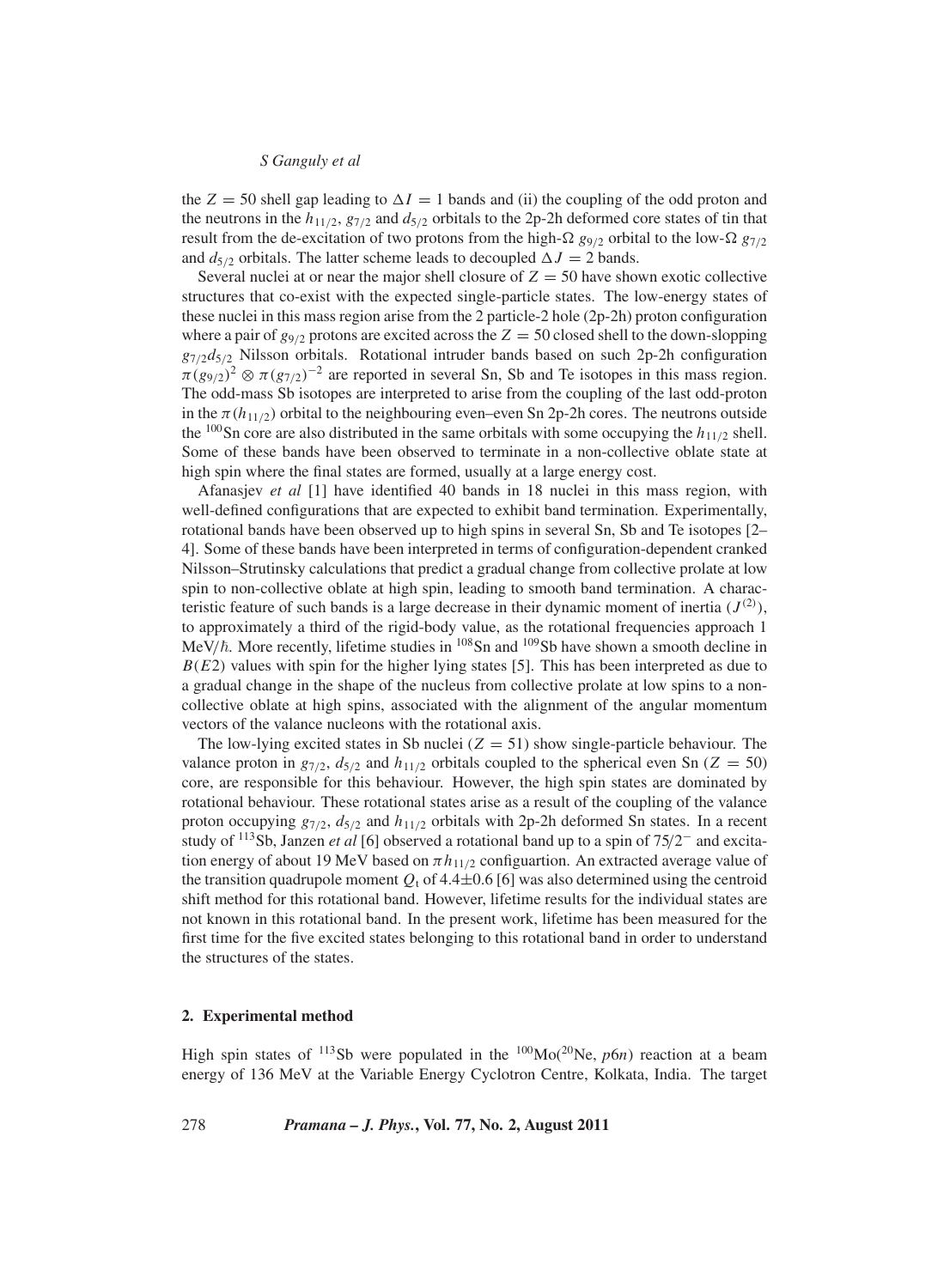# *Experimental study of the*  $\pi h_{11/2}$  *band in* <sup>113</sup>*Sb*

consisted of isotopically enriched (99.5%)  $100$ Mo, 4.7 mg/cm<sup>2</sup> thick, evaporated on an aluminium backing. Two and higher fold  $\gamma\gamma$ -coincident events were collected using an array of six Compton-suppressed Clover detectors belonging to the Indian National Gamma Array (INGA) with the detectors arranged in three groups of two detectors each, at  $40^\circ$ , 90◦ and 125◦ angles with respect to the beam direction. The raw data were sorted in different 4096×4096 matrices after gain matching of all the spectra to a dispersion of 1 keV per channel. The detectors had an energy resolution of 2.1 keV at 1332 keV and relative efficiencies of about 40%. The energy calibration was obtained from the energies of the known  $\gamma$ -ray lines in  $^{111,112}$ Sn in the spectrum. The spectra for lifetime analysis using the Doppler shift attenuation (DSA) technique were obtained from matrices generated from coincidences between the forward and backward angle events with those in the remaining detectors. The data were analysed using the computer code INGASORT [7]. The directional correlation of oriented nuclei (DCO) ratios for assigning  $\gamma$ -ray multipolarity were determined from a matrix with events recorded at 90◦ along one axis and those at 125◦ along the other. Other relevant experimental details are available in ref. [8]. The lifetimes of the excited states were extracted from the DSA data using the analysis package LINE-SHAPE [9]. The details of the slowing down history of the recoils (moving with an initial recoil velocity of  $\beta = 0.0201$ ) in the target and backing were simulated using a Monte Carlo technique, which involved 10,000 histories with a time step of 0.002 ps, and the



Figure 1. Level scheme of <sup>113</sup>Sb obtained in the present work.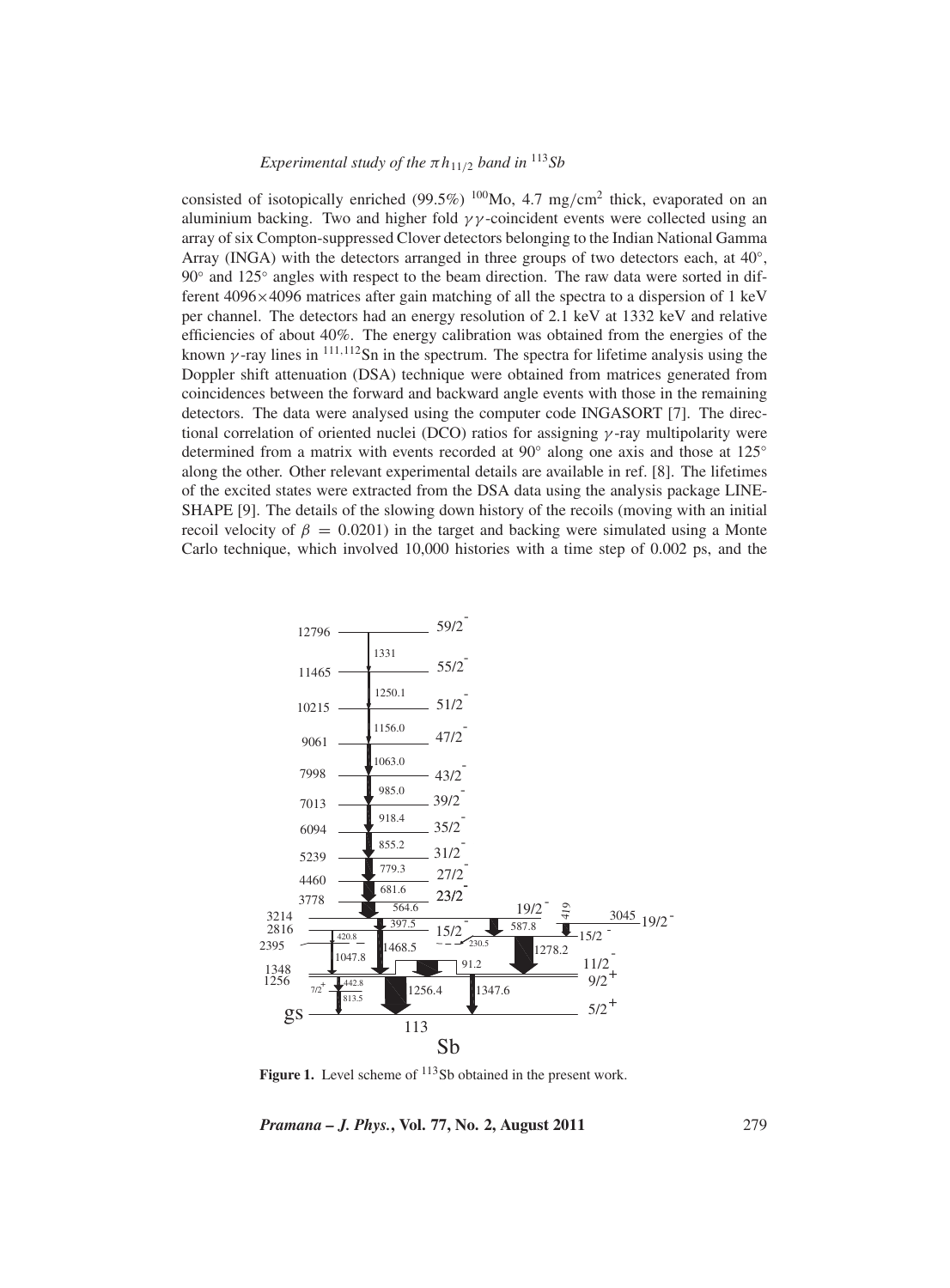results were sorted according to detector geometry. The shell-corrected stopping powers of Northcliffe–Schilling [10] were used. The fitting process was started with the highest observed transition with adequate statistics (in this case the 1063 keV transition depopulating the 9061 keV state) and considering that the feeding time information to this state has large uncertainties, only an effective lifetime (stated as the upper limit) was determined. This was then used as an input parameter for the estimation of the lifetimes of the lower lying states in the band. The side-feeding times  $(\tau_{sf})$  used in the analysis of the data for <sup>113</sup>Sb were constrained to be similar to those used in the analysis for <sup>112</sup>Sn [8]. The  $\tau_{sf}$  value was about 0.1 ps for a state with an excitation energy of 9 MeV and followed the general trend that they increased with decrease in excitation energy. Side-feeding intensities, used in the present analyses, were obtained from the  $\gamma$ -ray relative intensities measured at 125 $\degree$ to the beam from the spectra gated mostly by the 91.2, 397.5, 587.8, 1256.4 and 1278.2 keV transitions (see figure 1). A 50% uncertainty for these  $\tau_{sf}$  values along with the statistical uncertainties were considered while assigning the errors to the level lifetimes.

#### **3. Experimental results and discussion**

The level scheme of  $^{113}Sb$ , deduced from the present work, is shown in figure 1. Only the negative-parity rotational band and the lower-lying states to which the band decays are shown in the figure. The placement of all transitions in the level scheme up to an excitation energy of 12796 keV and spin 59/2<sup>−</sup> is confirmed in this work. The spectrum



**Figure 2.** (a) Partial  $\gamma$ -ray spectrum gated by  $91.2 + 397.5 + 564.6 + 587.8 + 1256.4 +$ 1278.2 keV transitions projected at 90◦ to the beam direction. (**b**) Inset shows the higher-lying transitions projected at 90◦.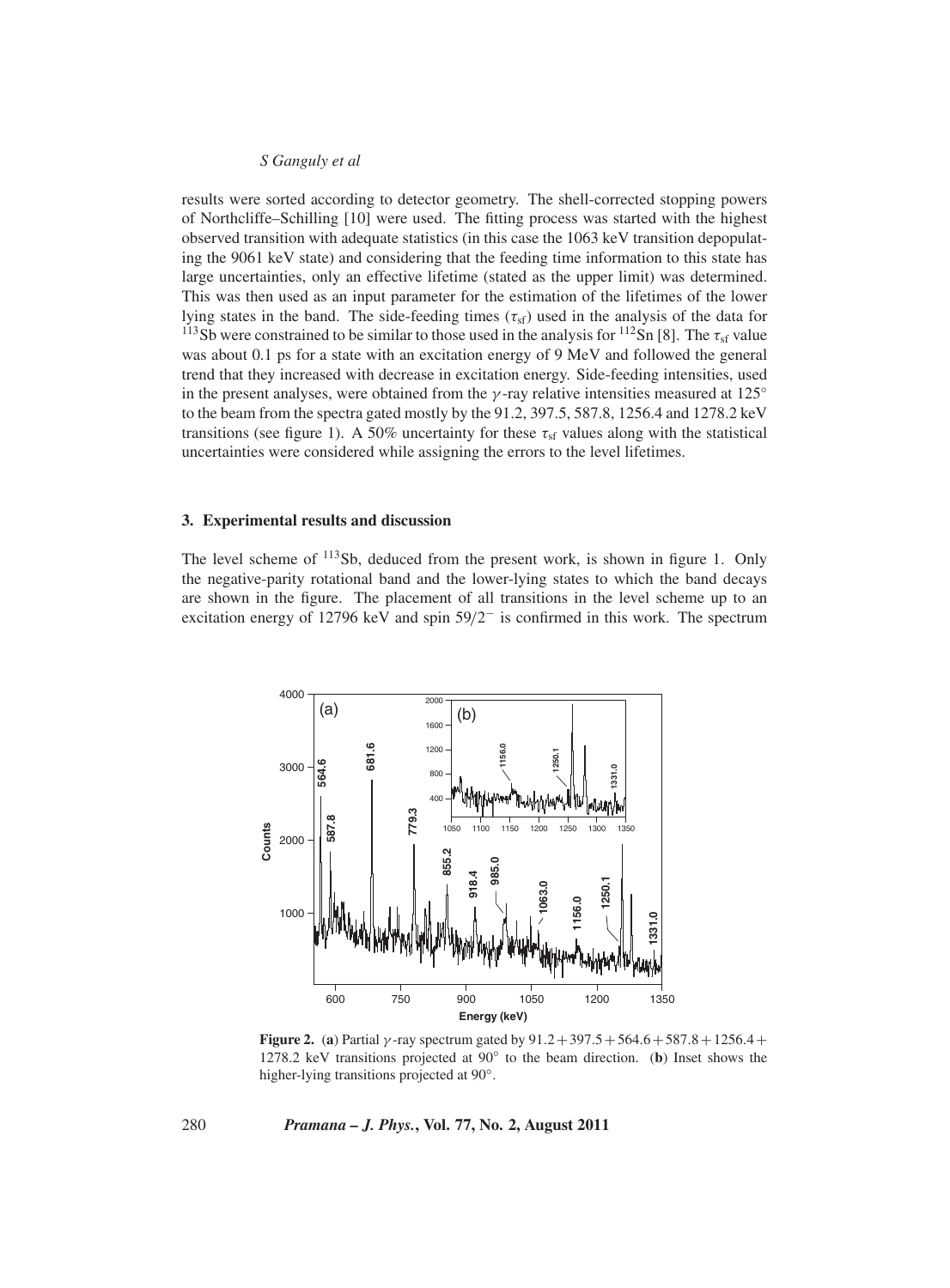gated by the 91.2, 397.5, 564.6, 587.8, 1256.4 and 1278.2 keV transitions is shown in figure 2 in support of the placement of  $\gamma$ -rays in the level scheme. The energies of the in-band transitions observed in the present work are in agreement with the earlier reports [6,11] except for the highest transition (with 1331 keV energy). Indication of the higherlying transitions in this band cannot be found in the present work. The results on the relative intensities of the transitions and the DCO ratio of the transitions (belonging to the  $\pi h_{11/2}$  band) are presented in table 1. Although the level scheme of <sup>113</sup>Sb has been reported up to high spins as stated earlier, information on the  $\gamma$ -ray relative intensities and their branching ratios are incomplete. Present branching ratios for the 1256 and 1348 keV levels are consistent with the earlier results. Gamma-ray branchings of 2±0.56 and 98 $\pm$ 7, 18.8 $\pm$ 2 and 81.2 $\pm$ 0.11, 43.9 $\pm$ 4.8 and 56.1 $\pm$ 6.8 have also been determined for the 2626, 2816 and 3214 keV states for which no information is available in the literature [12]. Present DCO measurement confirms the *E*2 nature of the transitions upto 55/2−. Level lifetimes  $(\tau)$ , the *B*(*E*2) rates, the transition quadrupole moments ( $Q_t$ ) and the quadrupole deformations ( $\beta_2$ ) for the  $\Delta J = 2$  deformed band in <sup>113</sup>Sb are summarized in table 2. The

**Table 1.** Present experimental results on level energies  $(E_x)$ ,  $\gamma$ -ray energies  $(E_{\gamma})$ ,  $\gamma$ -ray relative intensities and the DCO ratios (only for the  $\pi h_{11/2}$  band) in <sup>113</sup>Sb.

| $E_{r}$<br>(keV) | $E_{\gamma}$<br>(keV) | $J_i^{\pi} \rightarrow J_f^{\pi}$      | $I_{\nu}$   | Gate   | $R_{\rm DCO}$   |
|------------------|-----------------------|----------------------------------------|-------------|--------|-----------------|
| 814              | 813.5                 | $7/2^+ \rightarrow 5/2^+$              | $20 \pm 5$  |        |                 |
| 1256             | 442.8                 | $9/2^+ \rightarrow 7/2^+$              | $16 + 3$    |        |                 |
|                  | 1256.4                | $9/2^+ \rightarrow 5/2^+$              | $100 \pm 3$ |        |                 |
| 1348             | 91.2                  | $11/2^- \rightarrow 9/2^+$             | $99\pm6$    |        |                 |
|                  | 1347.6                | $11/2^- \rightarrow 5/2^+$             | $20 \pm 2$  |        |                 |
| 2395             | 1047.8                | $13/2^+ \rightarrow 11/2^-$            | $8\pm1$     |        |                 |
| 2626             | 230.5                 | $15/2^- \rightarrow 13/2^+$ 2±1        |             |        |                 |
|                  | 1278.2                | $15/2^- \rightarrow 11/2^-$            | $85 + 4$    |        |                 |
| 2816             | 420.8                 | $15/2^- \rightarrow 13/2^+$            | $6 \pm 0.4$ |        |                 |
|                  | 1468.5                | $15/2^- \rightarrow 11/2^-$            | $24 + 2$    |        |                 |
| 3045             | 419                   | $19/2^- \rightarrow 15/2^-$            | $25 \pm 6$  |        |                 |
| 3214             | 397.5                 | $19/2^- \rightarrow 15/2^-$            | $28 + 2$    |        |                 |
|                  | 587.8                 | $19/2^- \rightarrow 15/2^-$            | $36\pm4$    |        |                 |
| 3778             | 564.6                 | $23/2^- \rightarrow 19/2^-$            | 59±6        | 1468.5 | $1.08 \pm 0.11$ |
| 4460             | 681.6                 | $27/2^- \rightarrow 23/2^-$            | $49\pm3.5$  | 1468.5 | $1.04 \pm 0.09$ |
| 5239             | 779.3                 | $31/2^- \rightarrow 27/2^-$            | $33\pm4$    | 564.6  | $1.08 \pm 0.13$ |
| 6094             | 855.2                 | $35/2^- \rightarrow 31/2^-$            | $24\pm3$    | 564.6  | $1.14 \pm 0.16$ |
| 7013             | 918.4                 | $39/2^- \rightarrow 35/2^-$            | 19±4        | 564.6  | $1.10 \pm 0.23$ |
| 7998             | 985.0                 | $43/2^- \rightarrow 39/2^-$            | $16\pm4$    | 681.6  | $1.10 \pm 0.30$ |
| 9061             | 1063.0                | $47/2^- \rightarrow 43/2^-$            | $13\pm3.0$  | 681.6  | $1.12 \pm 0.25$ |
| 10215            | 1156.0                | $51/2^- \rightarrow 47/2^-$ 11 $\pm 3$ |             | 681.6  | $1.16 \pm 0.30$ |
| 11465            | 1250.1                | $55/2^- \rightarrow 51/2^-$ 6±2        |             | 681.6  | $1.06 \pm 0.33$ |
| 12795.8          | 1331                  | $59/2^- \rightarrow 55/2^-$ 5±1        |             |        |                 |

*Pramana – J. Phys.***, Vol. 77, No. 2, August 2011** 281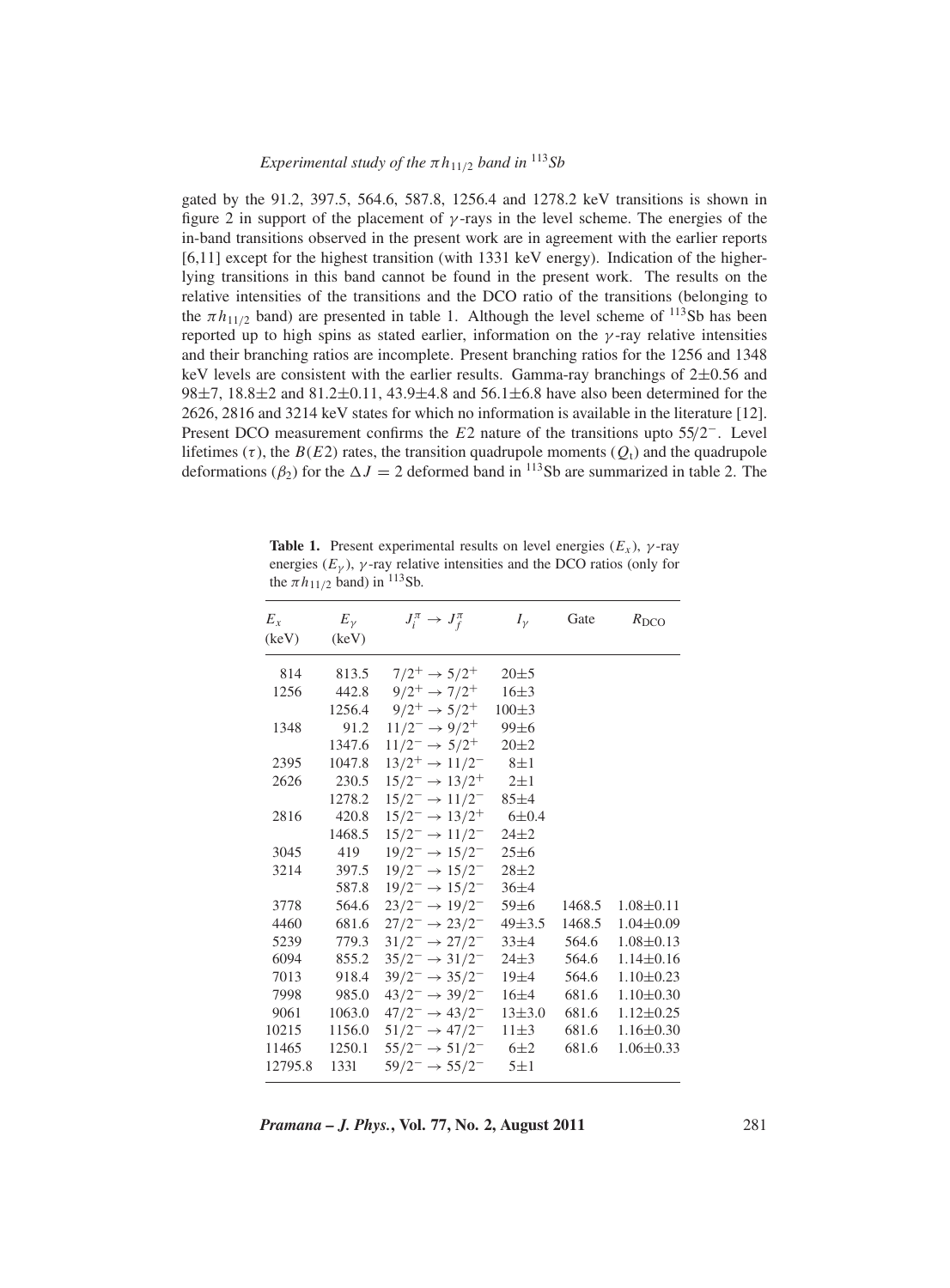**Table 2.** Present experimental results on mean lifetime  $(\tau)$ ,  $B(E2)$ , transition quadrupole moments  $(Q_t)$  and quadrupole deformation  $(\beta_2)$  for negative-parity rotational band in  $113Sb$ .

| $E_{\nu}$<br>(keV) | Spin<br>$J_i^{\pi} \rightarrow J_f^{\pi}$ | τ<br>(ps)       | B(E2)<br>(W.u.)   | $Q_{\rm t}$<br>(e <sub>b</sub> ) | $\beta_2$              |
|--------------------|-------------------------------------------|-----------------|-------------------|----------------------------------|------------------------|
| 681.6              | $27/2^- \rightarrow 23/2^-$               | $0.84 \pm 0.03$ | $204 + 7$         | $4.38 \pm 0.11$                  | $0.30 \pm 0.01$        |
| 779.3              | $31/2^- \rightarrow 27/2^-$               | $0.51 \pm 0.02$ | $174 \pm 6$       | $4.03 \pm 0.10$                  | $0.27 \pm 0.01$        |
| 855.2              | $35/2^- \rightarrow 31/2^-$               | $0.17 \pm 0.01$ | $319 \pm 14$      | $5.43 \pm 0.17$                  | $0.36 \pm 0.01$        |
| 918.4              | $39/2^- \rightarrow 35/2^-$               | $0.14 \pm 0.01$ | $284 \pm 18$      | $5.11 \pm 0.23$                  | $0.34^{+0.02}_{-0.01}$ |
| 985.0              | $43/2^- \rightarrow 39/2^-$               | $0.12 \pm 0.01$ | $226^{+19}_{-17}$ | $4.54^{+0.27}_{-0.24}$           | $0.31 \pm 0.01$        |
| 1063.0             | $47/2^- \rightarrow 43/2^-$               | < 0.14          | >139              | >3.55                            | > 0.24                 |

reduced transition strength  $B(E2)$  and the transition quadrupole moment  $Q_t$  were obtained from the lifetimes using the formula

$$
B(E2) = \frac{8.20 \times 10^{-10}}{E_{\gamma}^{5} \tau} e^{2} \text{fm}^{4},
$$

where  $\tau$  is the lifetime (in second) of the state and  $E<sub>\gamma</sub>$  is the transition energy (in MeV) and

$$
B(E2, J \to J - 2) = \frac{5}{16\pi} Q_t^2 \langle J2K0|J - 2K \rangle^2,
$$

where  $B(E2)$  is in  $e^2b^2$  and quadrupole moment  $Q_t$  is in eb and the term in brackets is Clebsch–Gordon coefficient. *K* is the projection of total angular momentum on the symmetry axis. Although the average transition quadrupole moment and the quadrupole deformation for this band have been reported previously [6] from DSA data using centroid shift method, lifetimes of individual states are reported for the first time in the present work. Mean lifetimes of  $0.84 \pm 0.03$ ,  $0.51 \pm 0.02$ ,  $0.17 \pm 0.01$ ,  $0.14 \pm 0.01$  and  $0.12 \pm 0.01$  ps have been measured for the five states with energies 4460, 5239, 6094, 7013 and 7998 keV respectively, from the line-shape analysis of DSA data in the present work. In addition, an upper limit of mean life of 0.14 ps has been estimated for the 9061 keV state. The results are summarized in table 2. The observed line shapes, together with the theoretical fits generated using the computer package LINESHAPE [9] are presented in figures 3 and 4. The line shapes for the 681.6, 779.3, 855.2 and 918.4 keV transitions observed at 40 $\degree$  and 125 $\degree$ , together with the theoretical fits are shown in figures 3 and 4. The spectra at 90◦ to the beam are also included in the figure. The fitted line shapes are shown by red solid lines and the contaminant lines are shown by dotted lines (see the upper two panels of figures 4a and 4b). The present lifetime results lead to a large average quadrupole deformation of  $\beta_2 = 0.32$  and transition quadrupole moment  $Q_t = 4.70\pm0.50$  eb. This result is consistent with the average quadrupole moment reported in [6].

The low-energy states in <sup>113</sup>Sb ( $Z = 51$ ) have single-particle character arising from the coupling of the proton  $g_{7/2}$ ,  $d_{5/2}$  and  $h_{11/2}$  orbitals to the spherical Sn core states. Deformed structures have however also been observed in <sup>113</sup>Sb and several other Sb isotopes as in the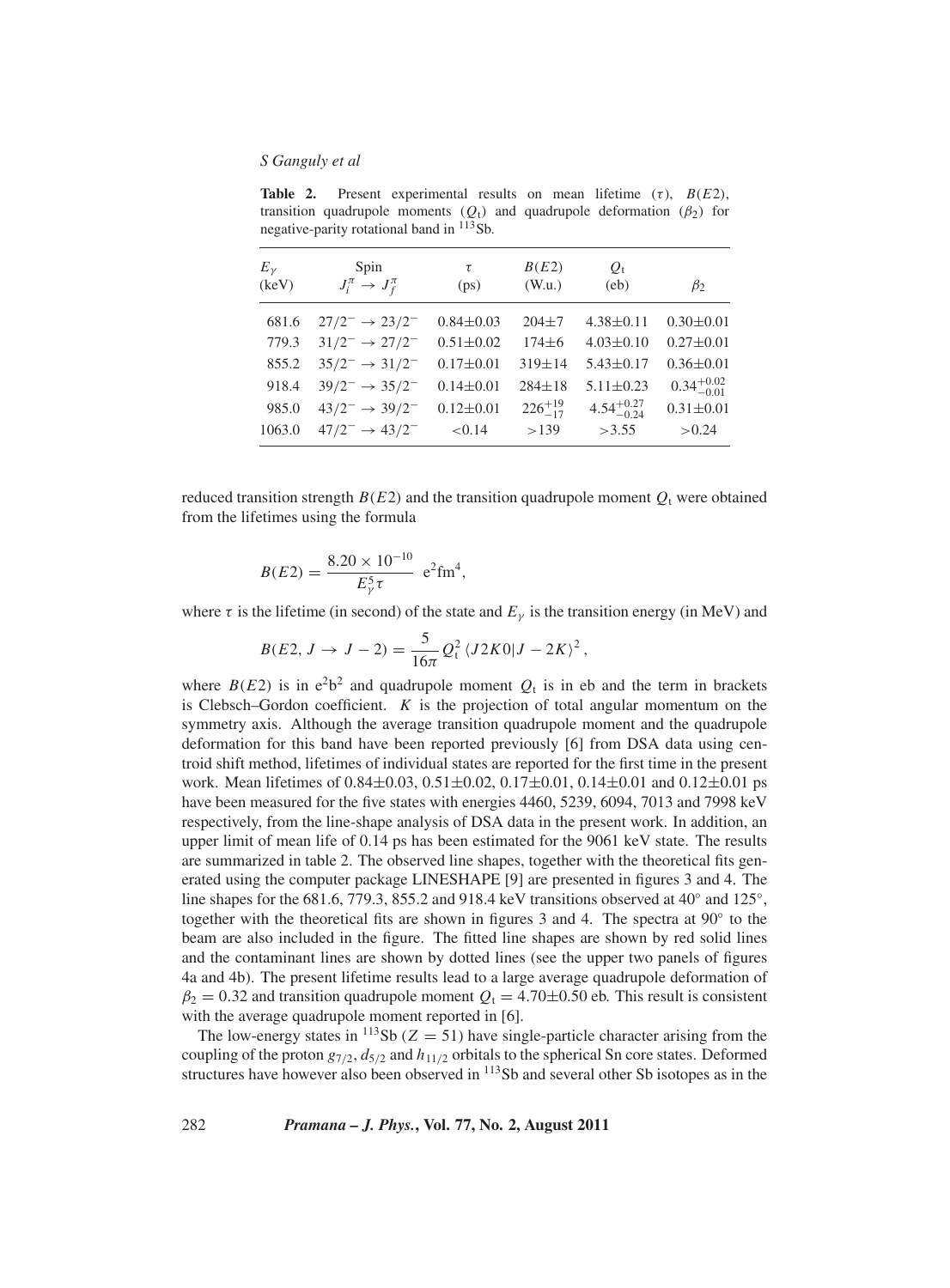*Experimental study of the*  $\pi h_{11/2}$  *band in* <sup>113</sup>*Sb* 



**Figure 3.** DSA spectra for  $E<sub>V</sub> = 681.6$  and 779.3 keV in band 1, gated by low-lying transitions in the band for 113Sb. The upper, middle and lower panels, respectively show the spectra at 125◦, 90◦ and 40◦ to the beam direction. The red lines indicate the transition line shape.

neighbouring <sup>111,112</sup>Sn nuclei. These include the  $\Delta J = 1$  collective bands in the odd-A Sb isotopes with *N* = 58–68, based on the 2p-1h configuration  $\pi (g_{7/2})^2 \otimes (g_{9/2})^{-1}$  [13], and the decoupled  $\Delta J = 2$  deformed bands in <sup>109–111,113–115,117,119</sup>Sb [6,14–20], interpreted as resulting from the coupling between the valence nucleons in the  $g_{7/2}$ ,  $d_{5/2}$  and  $h_{11/2}$  orbitals and the 2p-2h deformed core Sn states. In 113Sb, Janzen *et al* [6] reported this band, based on the proton *h*<sup>11</sup>/<sup>2</sup> orbital coupled to the 2p-2h deformed core, up to a spin of 75/2<sup>−</sup>. The present work provides a detailed study of this band. Although Janzen *et al* have reported the band up to 75/2<sup>-</sup>, states only up to  $J^{\pi} = 59/2^-$  could be observed in this intruder  $\pi h_{11/2}$ band in the present work. The plot of dynamic moment of inertia  $(J^2)$  with rotational frequency, shown in figure 5, indicates that alignments take place at  $\hbar \omega = 0.46$  and 0.69 MeV. The increase in aligned angular momenta  $(i_x)$ , corresponding to these alignments, are calculated to be about 7.5 $\hbar$  and 4.5 $\hbar$ , and the corresponding interaction strengths are calculated to be about 360 and 210 keV, respectively. The first band crossing is due to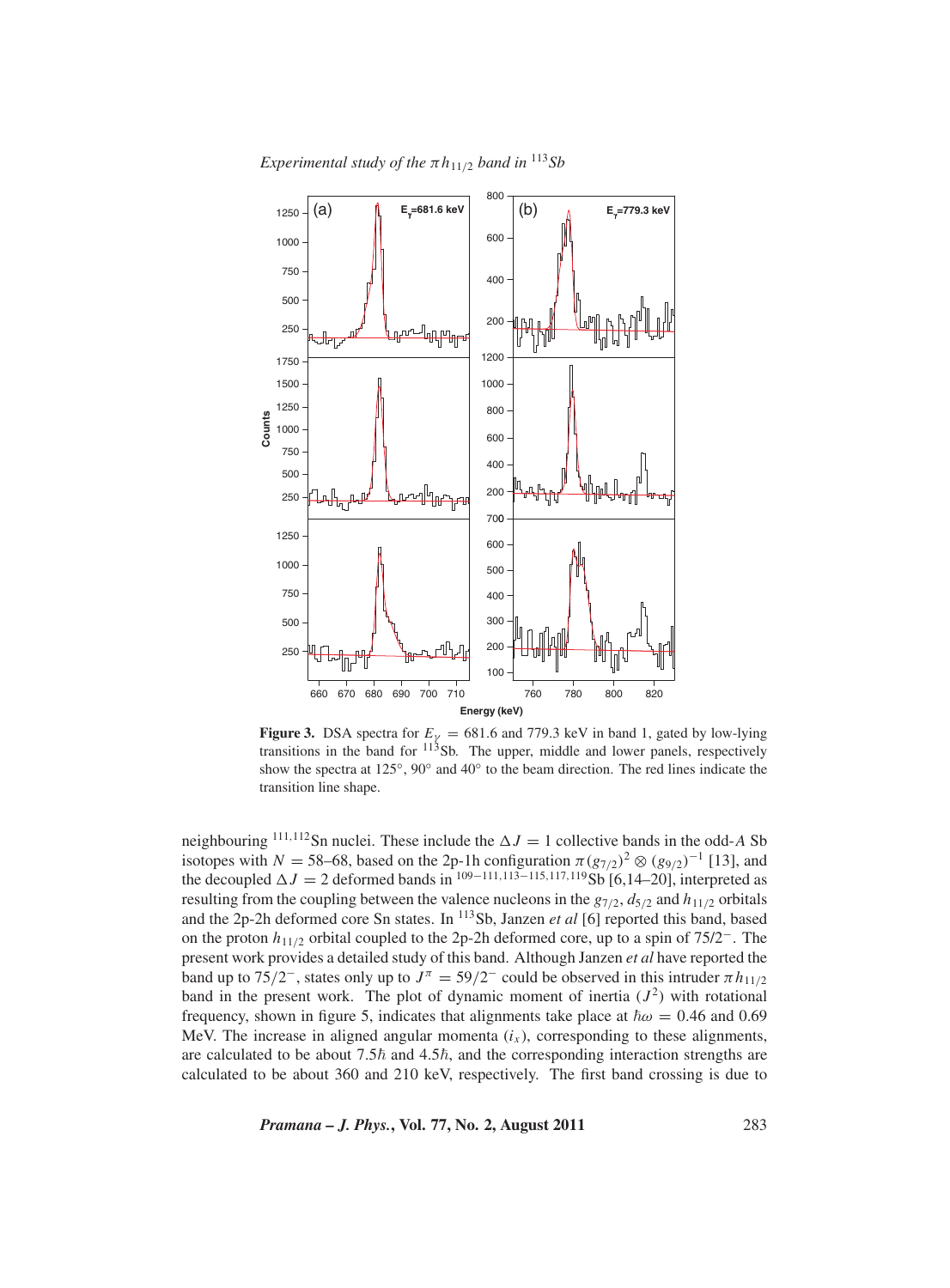*S Ganguly et al*



**Figure 4.** DSA spectra for  $E_\gamma = 855.2$  and 918.4 keV in band 1, gated by low-lying transitions in the band for  $113$ Sb. The upper, middle and lower panels, respectively show the spectra at 125◦, 90◦ and 40◦ to the beam direction. The red line indicates the transition line shape and the dotted lines indicate the contaminated peaks.

the rotational alignment of a pair of  $h_{11/2}$  neutrons [6]. Cranked-shell-model calculations have been performed in the present work using a modified harmonic oscillator potential. Quasiparticle Routhians, calculated with a quadrupole deformation of  $\beta_2 = 0.32$  (obtained experimentally in the present work) and  $\gamma = 0^\circ$  (hexadecapole deformation was assumed to be zero) also show that the first band crossing is due to the alignment of a pair of  $h_{11/2}$ neutrons and occurs at a frequency  $\hbar \omega \sim 0.45$  MeV. The first crossing however occurs at a frequency 0.09 MeV higher relative to the core nucleus 112Sn and with a larger interaction strength than the known neutron  $h_{11/2}$  alignments in <sup>110,112,114</sup>Sn [8,21,22]. The reduction in the experimental *B*(*E*2) values for the 918.4 keV (spin 39/2<sup>-</sup>  $\rightarrow$  35/2<sup>-</sup>) and 985.0 keV (spin  $43/2^- \rightarrow 39/2^-$ ) transitions is consistent with the first alignment. The second crossing is associated with the rotational alignment of *g*<sup>7</sup>/<sup>2</sup> protons. The delayed neutron *h*<sub>11/2</sub> alignment and the large interaction strength signify large residual interaction between the valance high *j*-neutrons and protons.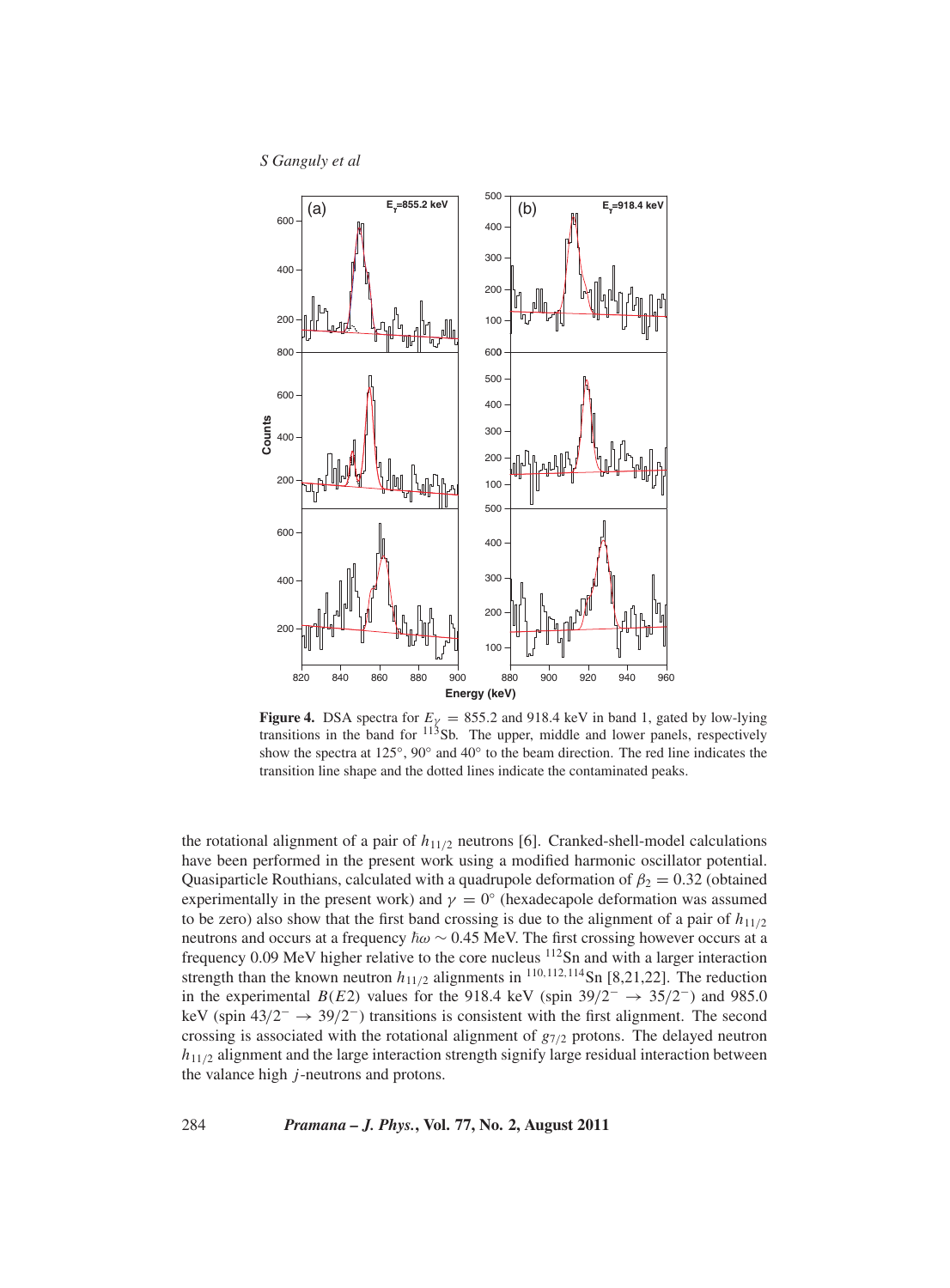*Experimental study of the*  $\pi h_{11/2}$  *band in* <sup>113</sup>*Sb* 



**Figure 5.** Plot of dynamic moment of inertia  $(J^2)$  vs. frequency  $(\hbar \omega)$  for the  $\pi h_{11/2}$ band in  $113Sb$ .

The deformation obtained for the band is the largest reported in this mass region with *Z* close to the shell-closure. The explanation for this large deformation of the states of the intruder band in <sup>113</sup>Sb possibly lies in the strong residual p–n interaction and the occupation of the high-*j* intruder orbital (in this case the  $h_{11/2}$ ) that drives the system towards a large deformation. A comparison of the deformations estimated for the intruder bands in the two  $N = 62$  isotones ( $^{112}$ Sn and  $^{113}$ Sb) would lend a strong support to this interpretation. However, Janzen *et al* [6] have pointed out that the intruder band in <sup>111</sup>In (also with *N* = 62), with a *h*<sub>11/2</sub> proton coupled to a 0p-2h  $(g_{7/2})^0 \otimes (g_{9/2})^{-2}$  deformed core, has been reported to have a moderate quadrupole deformation of  $\beta_2 = 0.18$  whereas the band in <sup>113</sup>Sb with a  $h_{11/2}$  proton coupled to a 2p-2h  $(g_{7/2})^2$ ⊗ $(g_{9/2})^{-2}$  deformed core has a large  $\beta_2$  value of 0.32. This suggests that it is the 2p-2h core configuration, which remains intact in  $113Sb$  but not in  $111In$ , along with the  $h_{11/2}$  proton, that plays a major role in contributing to large core deformation. The significant decrease in the *B*(*E*2) value for the 918.4 keV,  $39/2^ \rightarrow$  35/2<sup>-</sup> and 985 keV,  $43/2^ \rightarrow$  39/2<sup>-</sup> transitions are consistent with the observation of the  $h_{11/2}$  neutron alignment at a rotational frequency of  $\hbar \omega \sim 0.46$  MeV. The configuration  $\pi(g_{9/2})^{-2} \otimes (g_{7/2})^2 \otimes \pi(h_{11/2}) \otimes \nu(h_{11/2})^4$  has been proposed for the intruder band in <sup>113</sup>Sb, following the alignment of a  $h_{11/2}$  neutron pair [1,23]. The previous total Routhian surface (TRS) calculations by Satula and Wyss [24], for the  $\pi h_{11/2}$  band in <sup>113</sup>Sb indicate that at low frequencies, the states have a fairly large near prolate deformation and with increase in rotational frequency, the shape is driven towards smaller  $\beta_2$  and large positive  $\gamma$ -values. The structure therefore becomes less collective with increase in spin.

The  $\pi h_{11/2}$  intruder band in <sup>113</sup>Sb has been previously identified as a possible candidate for exhibiting the phenomenon of band termination [1]. The [21,4]<sup>−</sup> configuration (following the notation introduced by Afanasjev and Ragnarsson [25]) gives rise to a terminating spin of 95/2<sup>−</sup> as a result of the aligning of the spins of all the particles and holes outside the core 100Sn. The band needs to be studied up to spins higher than those observed in the present work ( $J^{\pi} = 59/2^-$ ) or reported in the literature (75/2<sup>-</sup>) and lifetimes of such excited states have to be measured in order to arrive at a firm conclusion regarding band termination.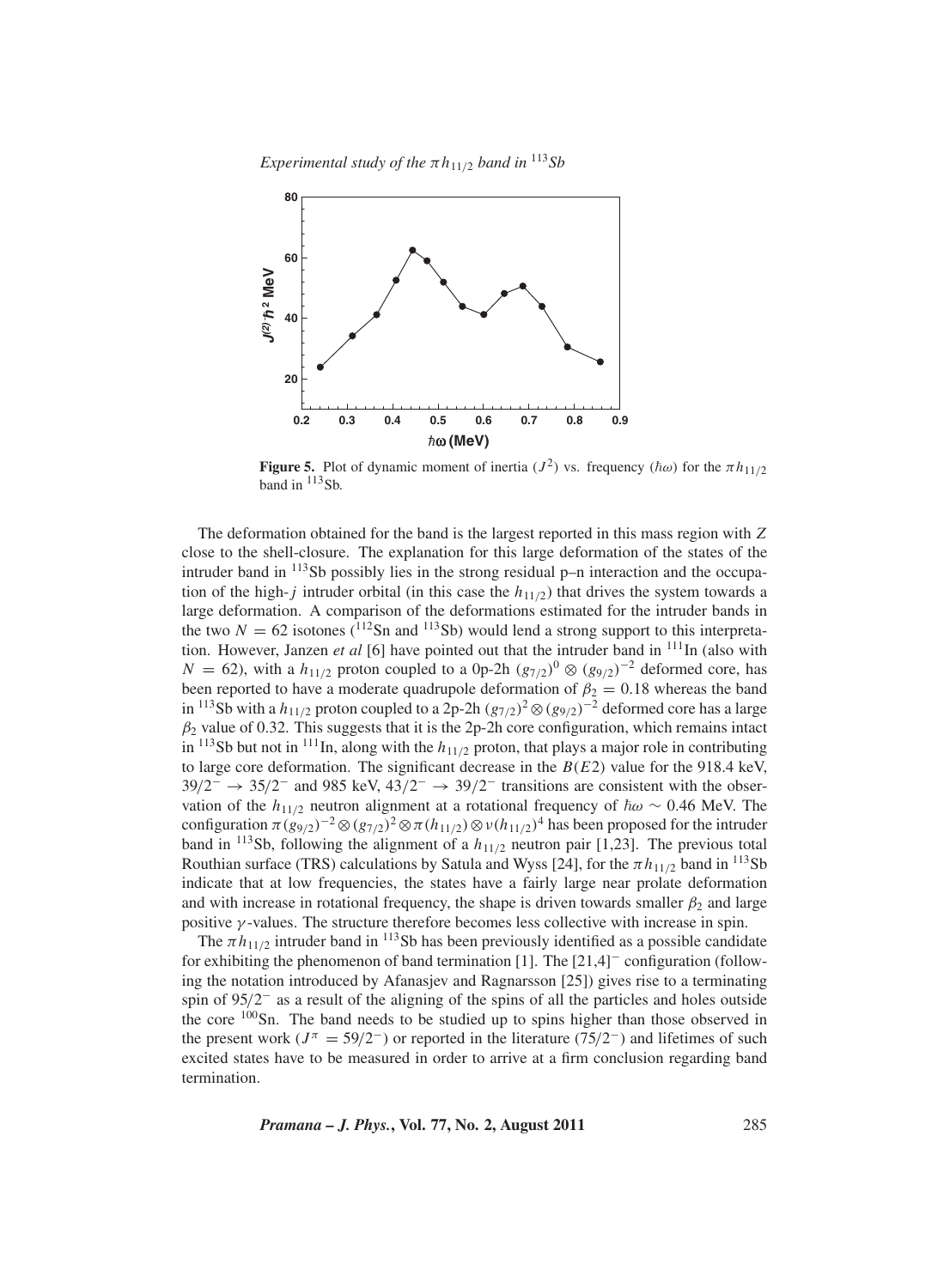#### **Acknowledgements**

The authors thank the members of the INGA collaboration group for setting up the array at the VECC, Kolkata. Thanks are due to the staff of the Cyclotron and the Target Laboratory at the VECC, Kolkata, for their cooperation. One of the authors (SG) was supported partially by the UGC-DAE-CSR-KC vide project number UGC-DAE-CSR-KC/CRS/2009/NP05/1353.

### **References**

- [1] A V Afanasjev, D B Fossan, G J Lane and I Ragnarsson, *Phys. Rep.* **322**, 1 (1999)
- [2] R Wadsworth, H R Andrews, C W Beausang, R M Clark, J. DeGraaf, D B Fossan, A Galindo-Uribarri, I M Hibbert, K Hauschild, J R Hughes, V P Janzen, D R LaFosse, S M Mullins, E S Paul, L Persson, S Pilotte, D C Radford, H Schnare, P Vaska, D Ward, J N Wilson and I Ragnarsson, *Phys. Re*v*.* **C50**, 483 (1994)
- [3] G J Lane, D B Fossan, C J Chiara, H Schnare, J M Sears, J F Smith, I Thorslund, P Vaska, E S Paul, A N Wilson, J N Wilson, K Hauschild, I M Hibbert, R Wadsworth, A V Afanasjev and I Ragnarsson, *Phys. Re*v*.* **C58**, 127 (1998)
- [4] I Thorslund, D B Fossan, D R LaFosse, H Schnare, K Hauschild, I M Hibbert, S M Mullins, E S Paul, I Ragnarsson, J M Sears, P Vaska and R Wadsworth, *Phys. Re*v*.* **C52**, 2839R (1995)
- [5] R Wadsworth, R M Clark, J A Cameron, D B Fossan, I M Hibbert, V P Janzen, R Krücken, G J Lane, I Y Lee, A O Macchiavelli, C M Parry, J M Sears, J F Smith, A V Afanasjev and I Ragnarsson, *Phys. Re*v*. Lett.* **80**, 1174 (1998)
- [6] V P Janzen, H R Andrews, B Haas, D C Radford, D Ward, A Omar, D. Prévost, M Sawicki, P Unrau, J C Waddington, T E Drake, A Galindo-Uribarri and R Wyss, *Phys. Re*v*. Lett.* **70**, 1065 (1993)
- [7] R K Bhowmik, INGASORT Manual, Private Communication (2003)
- [8] S Ganguly, P Banerjee, I Ray, R Kshetri, R Raut, S Bhattacharya, M Saha-Sarkar, A Goswami, S Mukhopadhyay, A Mukherjee, G Mukherjee and S K Basu, *Nucl. Phys.* **A789**, 1 (2007)
- [9] J C Wells and N Johnson, *Rep. ORNL* **6689**, 44 (1991)
- [10] L C Northcliffe and R F Schilling, *Nucl. Data Tables* **7**, 233 (1970)
- [11] C-B Moon, C S Lee, J C Kim, J H Ha, T Komatsubara, T Shizuma, K Uchiyama, K Matsuura, M Murasaki, Y Sasaki, H Takahashi, Y Tokita and K Furuno, *Phys. Re*v*.* **C58**, 1833 (1998)
- [12] Jean Blachot, *Nucl. Data Sheets* **100**, 179 (2003)
- [13] R E Shroy, A K Gaigalas, G Schatz and D B Fossan, *Phys. Re*v*.* **C19**, 1324 (1979)
- [14] H Schnare *et al*, *Phys. Re*v*.* **C54**, 1598 (1996)
- [15] G J Lane, D B Fossan, I Thorslund, P Vaska, R G Allatt, E S Paul, L Kaübler, H Schnare, I M Hibbert, N OBrien, R Wadsworth, W Andrejtscheff, J de Graaf, J Simpson, I Y Lee, A O Macchiavelli, D J Blumenthal, C N Davids, C J Lister, D Seweryniak, A V Afanasjev and I Ragnarsson, *Phys. Re*v*.* **C55**, R2127 (1997)
- [16] D R LaFosse, D B Fossan, J R Hughes, Y Liang, H Schnare, P Vaska, M P Waring, J-y Jhang, R M Clark, R Wadsworth, S A Forbes, E S Paul, V P Janzen, A Galindo-Uribarri, D C Radford, D Ward, S M Mullins, D Prevost and G Zwartz, *Phys. Re*v*.* **C50**, 1819 (1994)
- [17] E S Paul, V P Janzen, D C Radford, D Ward, S M Mullins, D B Fossan, D R Lafosse, H Schnare, H Timmers, P Vaska, R M Clark and R Wadsworth, *Phys. Re*v*.* **C50**, 2297 (1994)
- [18] C-B Moon, S J Chae, J H Ha, T Komatsubara, J Lu, T Hayakawa and K Furuno, *Z. Phys.* **A352**, 245 (1995)
- [19] R S Chakrawarthy and R G Pillay, *Phys. Re*v*.* **C54**, 2319 (1996)